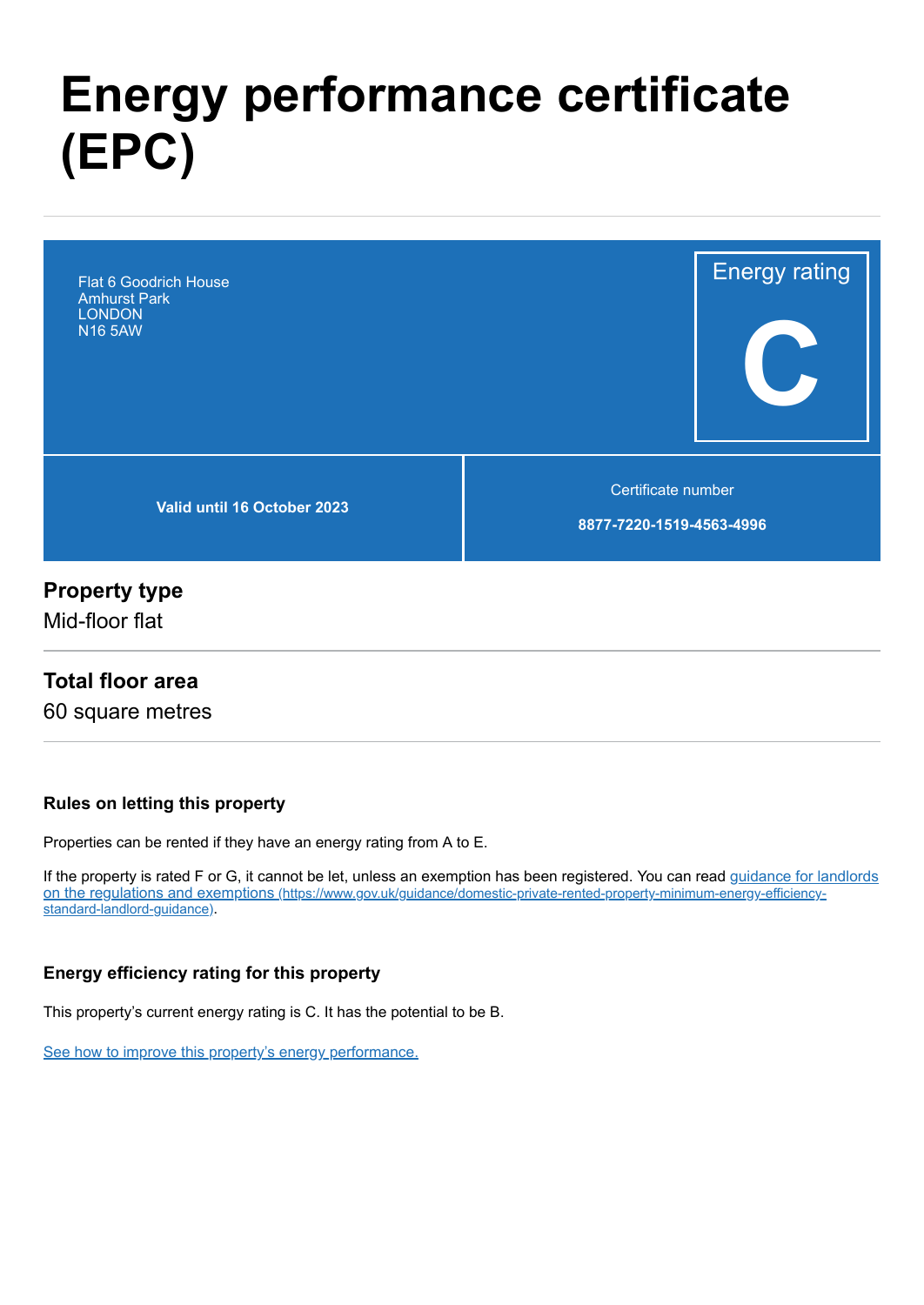| <b>Score</b> | <b>Energy rating</b> | <b>Current</b> | <b>Potential</b> |
|--------------|----------------------|----------------|------------------|
| $92 +$       | A                    |                |                  |
| 81-91        | Β                    |                | 83<br>В          |
| 69-80        | $\mathbf C$          | 75 C           |                  |
| 55-68        |                      |                |                  |
| 39-54        | Е                    |                |                  |
| $21 - 38$    | F                    |                |                  |
| $1 - 20$     | $\mathbf{G}$         |                |                  |

The graph shows this property's current and potential energy efficiency.

Properties are given a rating from A (most efficient) to G (least efficient).

Properties are also given a score. The higher the number the lower your fuel bills are likely to be.

The average energy rating and score for a property in England and Wales are D (60).

#### **Breakdown of property's energy performance**

This section shows the energy performance for features of this property. The assessment does not consider the condition of a feature and how well it is working.

Each feature is assessed as one of the following:

- very good (most efficient)
- good
- average
- poor
- very poor (least efficient)

When the description says 'assumed', it means that the feature could not be inspected and an assumption has been made based on the property's age and type.

| <b>Feature</b>       | <b>Description</b>                             | Rating    |
|----------------------|------------------------------------------------|-----------|
| Wall                 | Solid brick, as built, no insulation (assumed) | Very poor |
| Window               | Fully double glazed                            | Good      |
| Main heating         | Boiler and radiators, mains gas                | Good      |
| Main heating control | Programmer, room thermostat and TRVs           | Good      |
| Hot water            | From main system                               | Good      |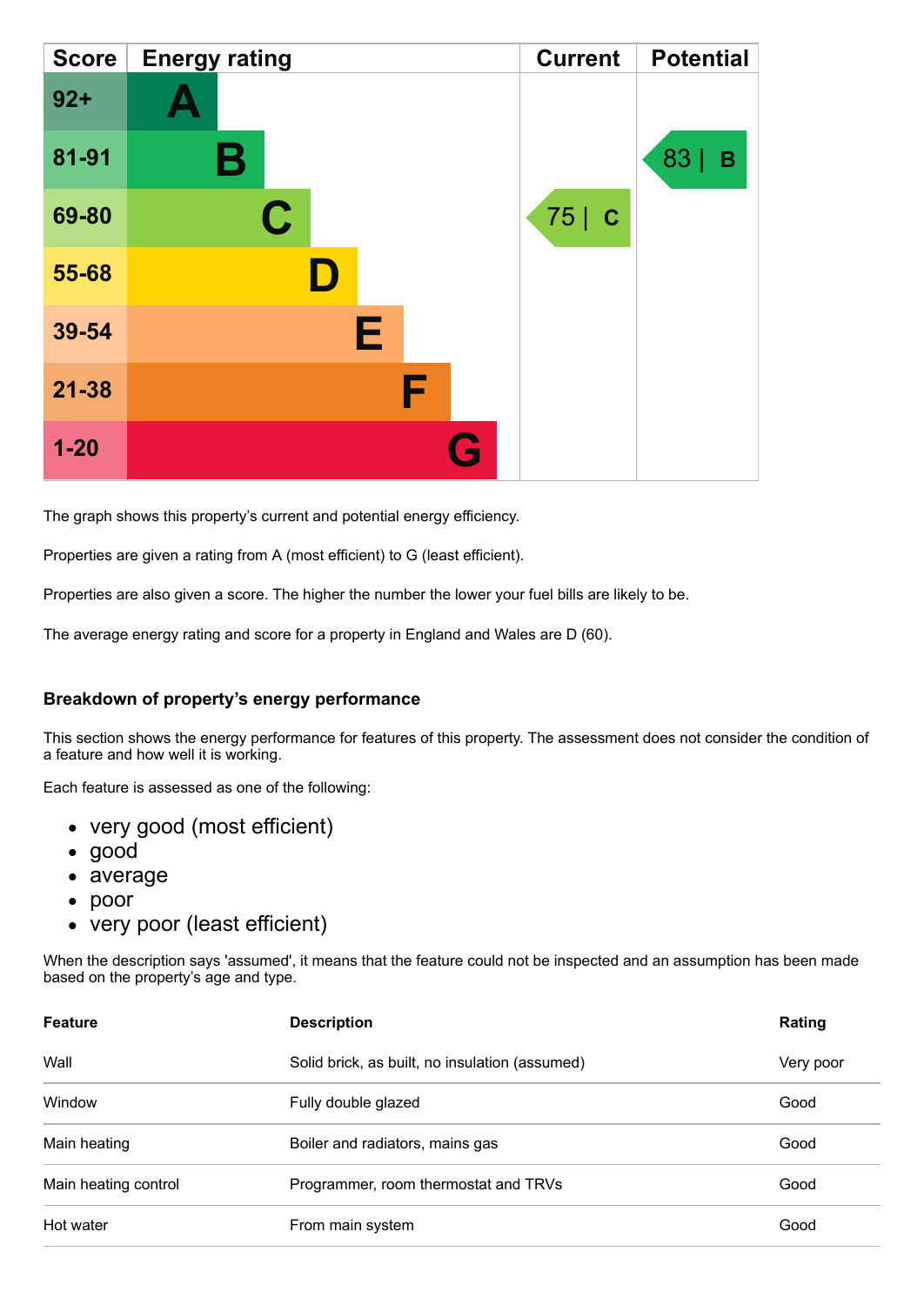| <b>Feature</b>    | <b>Description</b>                          | Rating  |
|-------------------|---------------------------------------------|---------|
| Lighting          | Low energy lighting in 33% of fixed outlets | Average |
| Roof              | (another dwelling above)                    | N/A     |
| Floor             | (other premises below)                      | N/A     |
| Secondary heating | None                                        | N/A     |

# **Primary energy use**

The primary energy use for this property per year is 145 kilowatt hours per square metre (kWh/m2).

### What is primary energy use?

#### **Environmental impact of this property**

One of the biggest contributors to climate change is carbon dioxide (CO2). The energy used for heating, lighting and power in our homes produces over a quarter of the UK's CO2 emissions.

#### **An average household produces**

6 tonnes of CO2

#### **This property produces**

1.7 tonnes of CO2

### **This property's potential production**

1.0 tonnes of CO2

By making the [recommended changes,](#page-3-0) you could reduce this property's CO2 emissions by 0.7 tonnes per year. This will help to protect the environment.

Environmental impact ratings are based on assumptions about average occupancy and energy use. They may not reflect how energy is consumed by the people living at the property.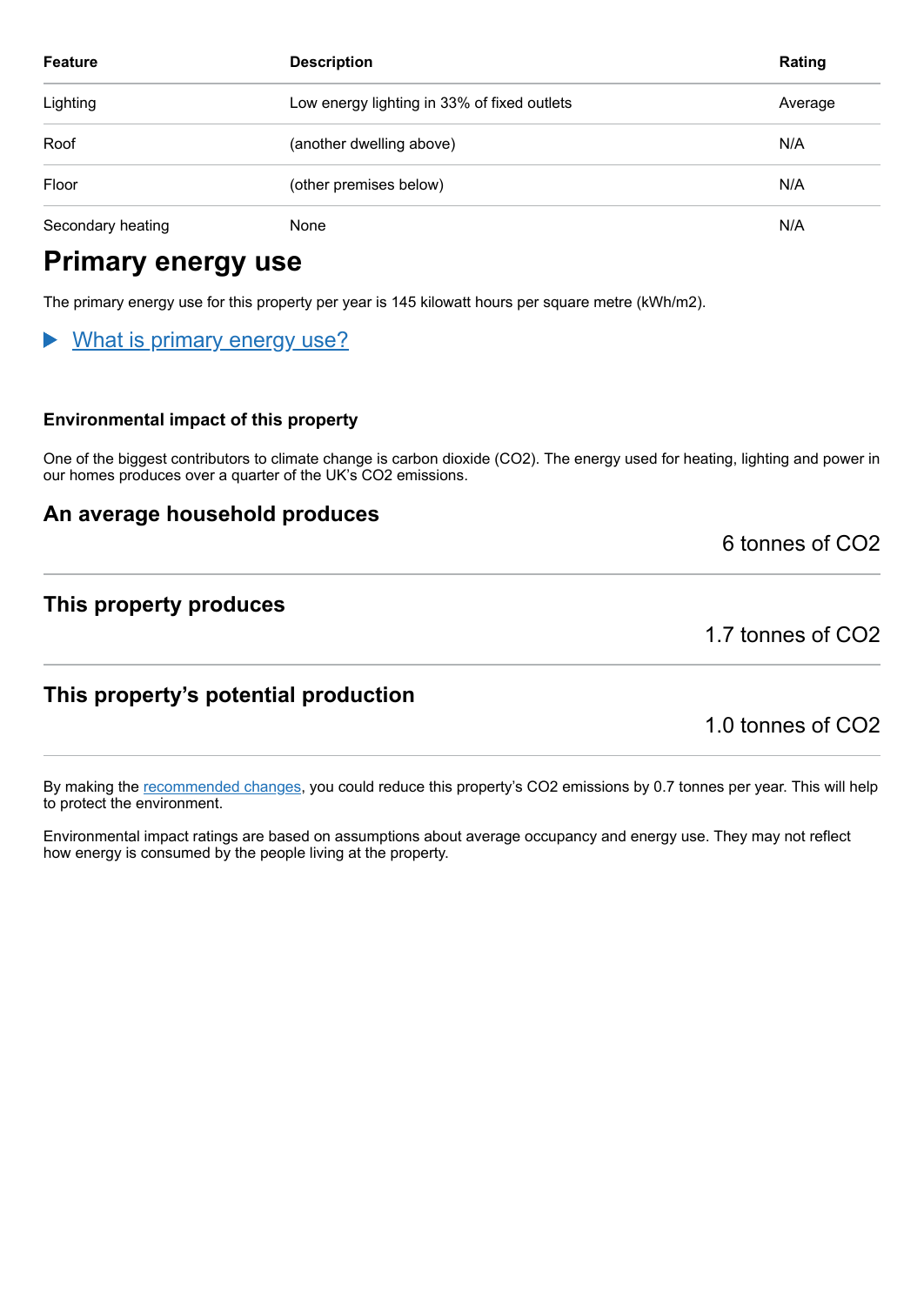#### <span id="page-3-0"></span>**How to improve this property's energy performance**

Making any of the recommended changes will improve this property's energy efficiency.

If you make all of the recommended changes, this will improve the property's energy rating and score from C (75) to B (83).

#### What is an energy rating?

# **Recommendation 1: Internal or external wall insulation**

Internal or external wall insulation

#### **Typical installation cost**

### **Typical yearly saving**

**Potential rating after carrying out recommendation 1**

# **Recommendation 2: Low energy lighting**

Low energy lighting

**Typical installation cost**

#### **Typical yearly saving**

**Potential rating after carrying out recommendations 1 and 2**

# **Paying for energy improvements**

[Find energy grants and ways to save energy in your home.](https://www.gov.uk/improve-energy-efficiency) (https://www.gov.uk/improve-energy-efficiency)

**Estimated energy use and potential savings**

**Estimated yearly energy cost for this property**

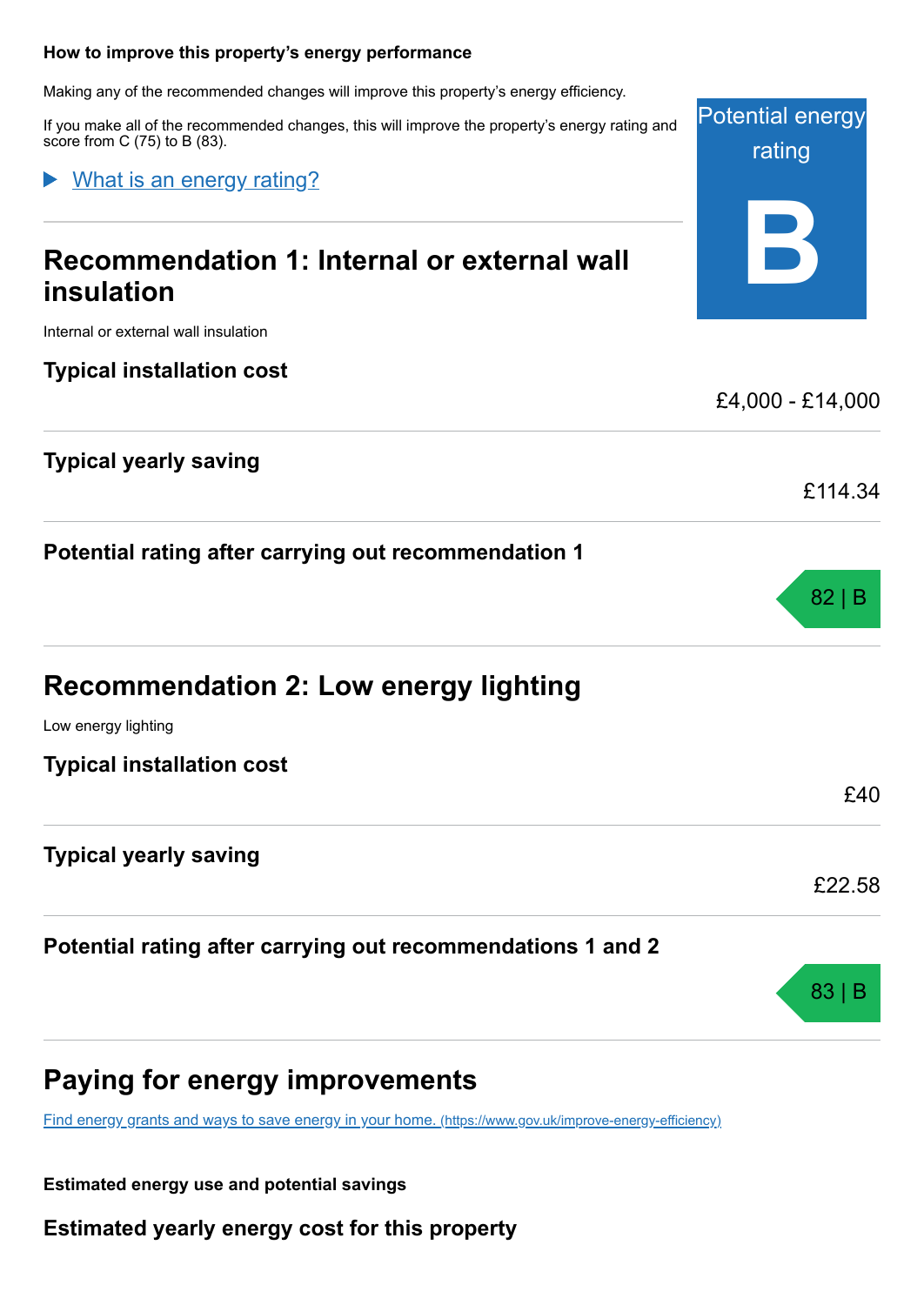### **Potential saving**

The estimated cost shows how much the average household would spend in this property for heating, lighting and hot water. It is not based on how energy is used by the people living at the property.

The estimated saving is based on making all of the recommendations in [how to improve this property's energy performance.](#page-3-0)

For advice on how to reduce your energy bills visit Simple Energy Advice [\(https://www.simpleenergyadvice.org.uk/\)](https://www.simpleenergyadvice.org.uk/).

# **Heating use in this property**

Heating a property usually makes up the majority of energy costs.

#### **Estimated energy used to heat this property**

### **Space heating**

3741.0 kWh per year

### **Water heating**

1861.0 kWh per year

#### **Potential energy savings by installing insulation**

**Type of insulation Amount of energy saved Amount of energy saved** 

#### **Solid wall insulation** 2689 kWh per year

You might be able to receive Renewable Heat Incentive payments [\(https://www.gov.uk/domestic-renewable-heat-incentive\)](https://www.gov.uk/domestic-renewable-heat-incentive). This will help to reduce carbon emissions by replacing your existing heating system with one that generates renewable heat. The estimated energy required for space and water heating will form the basis of the payments.

#### **Contacting the assessor and accreditation scheme**

This EPC was created by a qualified energy assessor.

If you are unhappy about your property's energy assessment or certificate, you can complain to the assessor directly.

If you are still unhappy after contacting the assessor, you should contact the assessor's accreditation scheme.

Accreditation schemes are appointed by the government to ensure that assessors are qualified to carry out EPC assessments.

# **Assessor contact details**

#### **Assessor's name**

Robert Phillips

### **Telephone** 02083491362